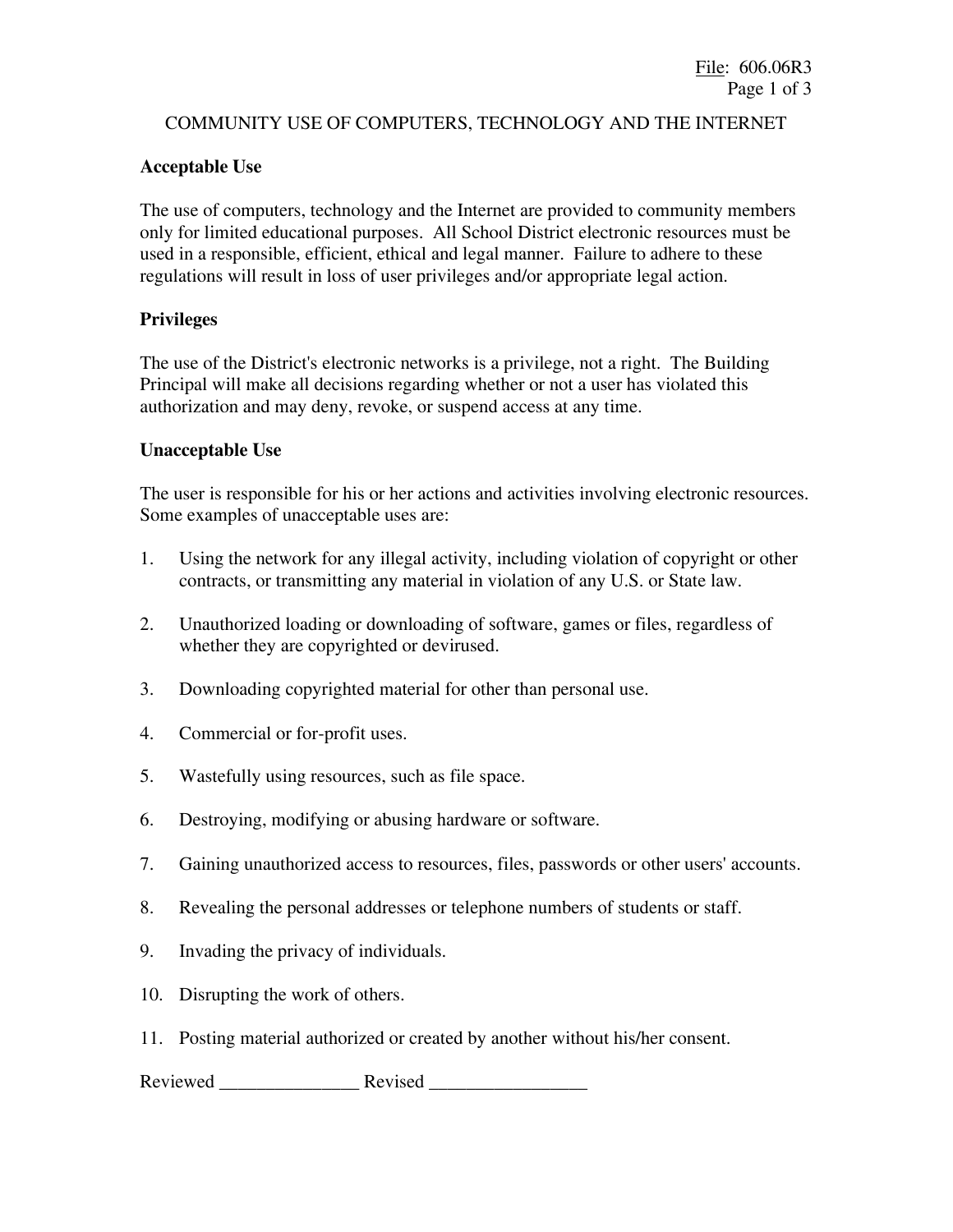- 12. Impersonation of another user, anonymity and pseudonyms.
- 13. Sending or accessing encrypted information.
- 14. Commercial or private advertising, or political lobbying.
- 15. Accessing, submitting, posting, publishing, or displaying any defamatory, inaccurate, abusive, obscene, profane, sexually oriented, threatening, discriminatory, offensive, harassing, or illegal material.
- 16. Using or attempting to use the resources while access privileges are suspended or revoked.

### **No Expectation of Privacy**

Use of the District's electronic resources, including e-mail, is not private. The District reserves the right to log, monitor, examine, evaluate, and disclose solely at its discretion, the contents of all files, communications, or other usage on or conducted through these resources despite any designation of privacy by either the sender or recipient.

### **No Warranties**

The District makes no warranties of any kind, whether expressed or implied, for the service it is providing. The District will not be responsible for any damages the user suffers. This includes loss of data resulting from delays, non-deliveries, missed deliveries, or service interruptions caused by its negligence or the users' errors or omissions. Use of any information obtained via the Internet is at the user's own risk. The District specifically denies any responsibility for the accuracy or quality of information obtained through its services.

#### **Indemnification**

The user agrees to indemnify the School District for any losses, costs, or damages, including reasonable attorney fees, incurred by the District relating to, or arising out of, any violation of these procedures.

#### **Security**

Network security is a high priority. If the user can identify a security problem on the Internet, the user must notify appropriate personnel. Do not demonstrate the problem to other users. Users shall not reveal their passwords to other individuals. Attempts to logon to the Network as a system administrator will result in cancellation of user privileges. Any user identified as a security risk may be denied access to these resources.